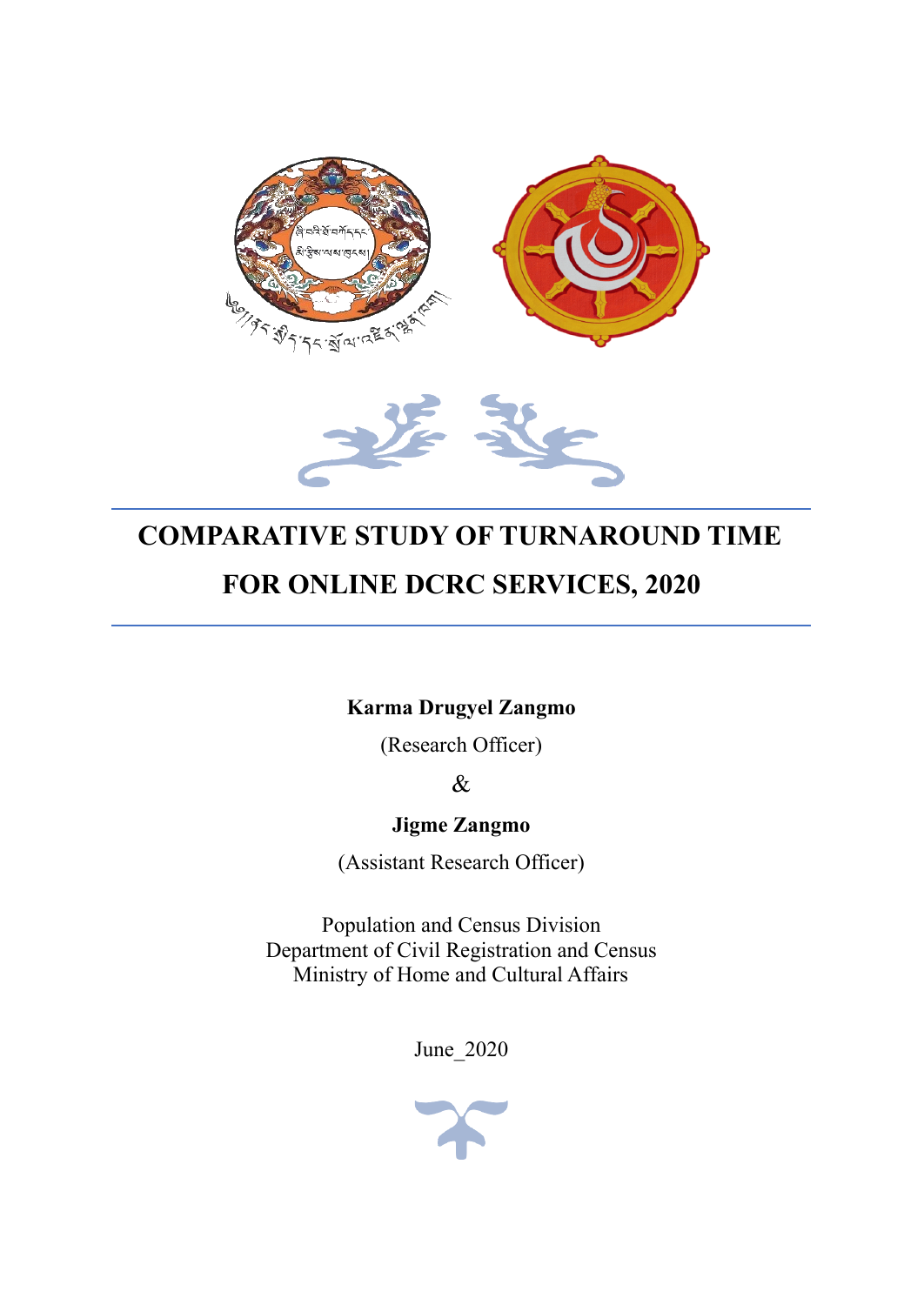#### **SUMMARY**

The Turnaround Time (TAT) is largely defined as time taken to complete an application or deliver a particular service. Tailored in the current context of the Department of Civil Registration and Census, it is defined as the time interval between the dates on which the application is processed and approved online by the Operator and Approver respectively in the Bhutan Civil Registration System (BCRS) upon receipt of the duly completed application from the clients.

The TAT is considered as a performance metric and yardstick to gauge the operational efficiency of an organization. It literally underpins that shorter the time taken for service delivery, the better it is for those availing of services. Thus, the success of the organization is hinged on its ability to dispense and deliver services in a timely manner.

As such, the paper reviews the existing TAT for various services provided through online BCRS during the last three consecutive years (2017, 2018, and 2019) and aims to revise and develop a standard TAT for dispensing Civil Registration and Census services. The TAT for all eleven services was found to have shortened significantly indicating the service delivery has improved over the years.

The study reveals noticeable delays in 2017 for some of the services-birth and death registration in particular, and the possible cause for the increased TAT is attributed to the CID/Special Resident CardRenewal Program that was underway in many Dzongkhags during that particular year.

Therefore, the revised standard of TAT for online DCRC services from the existing is being recommended considering the average TAT of two consecutive years, i.e. 2018 and 2019.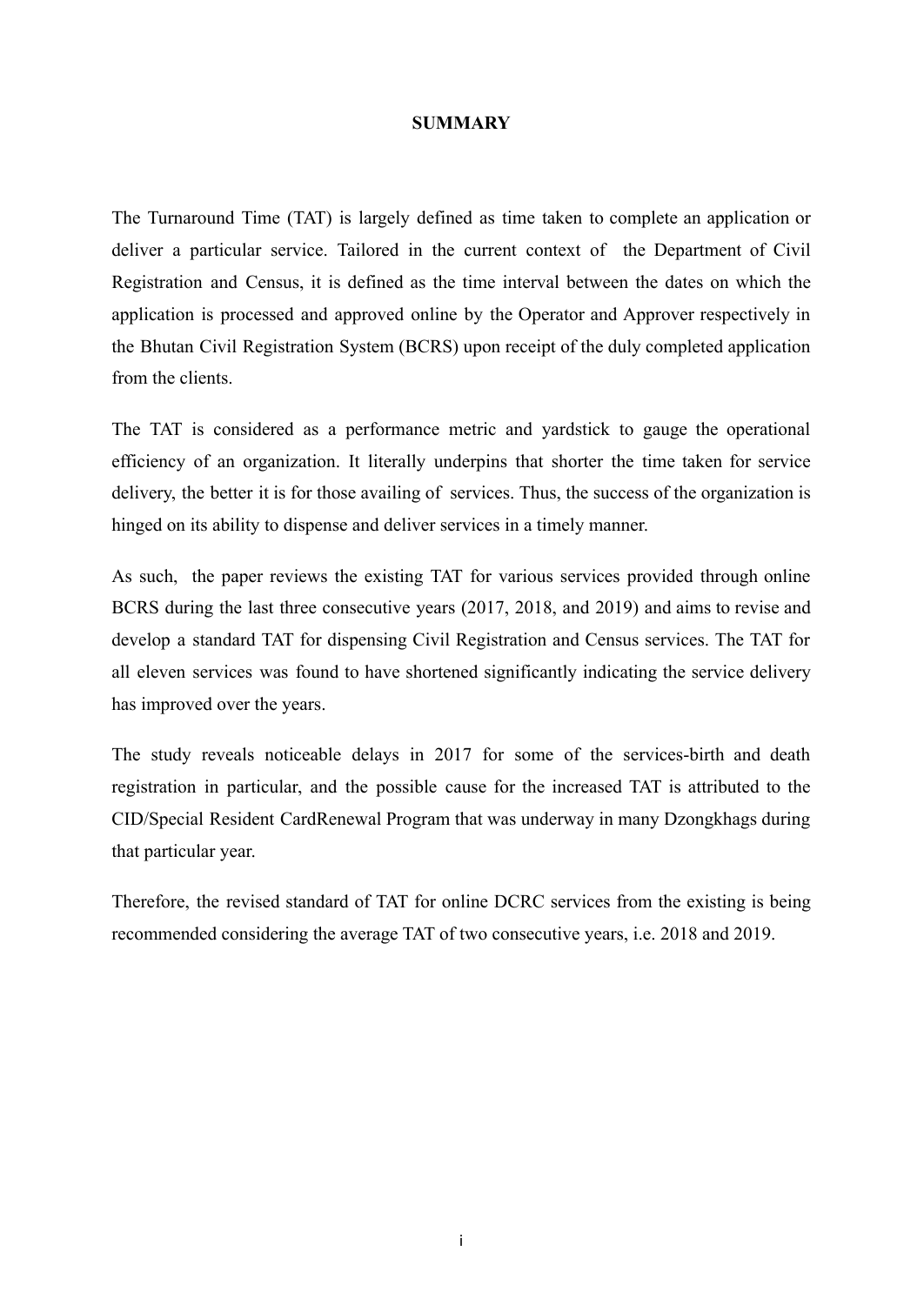# **CONTENTS**

# 1. INTRODUCTION

- 1.1 Consideration of TAT for Department of Civil Registration and Census
- 1.2 Objectives
- 2. RESULTS
- 3. DISCUSSIONS
	- 3.1 Registration of Birth
	- 3.2 Processing of New CID/Special Resident Card
	- 3.3 Processing Census Transfer
	- 3.4 Processing Name change and Correction of Date of Birth
	- 3.5 Registration of Death
	- 3.6 Updating Naturalization & Regularization cases
	- 3.7 Updating Census Status
	- 3.8 Processing of Replacement/Lost/Renewal of CID/Special Resident Card
	- 3.9 Updating Individual Information of Citizen/Special Resident CardHolder
	- 3.10 Updating Head of Household
	- 3.11 Updating Spouse Information
- 4. POSSIBLE REASONS FOR DIFFERENCE IN TAT
- 5. RECOMMENDATIONS
- 6. CONCLUSION

References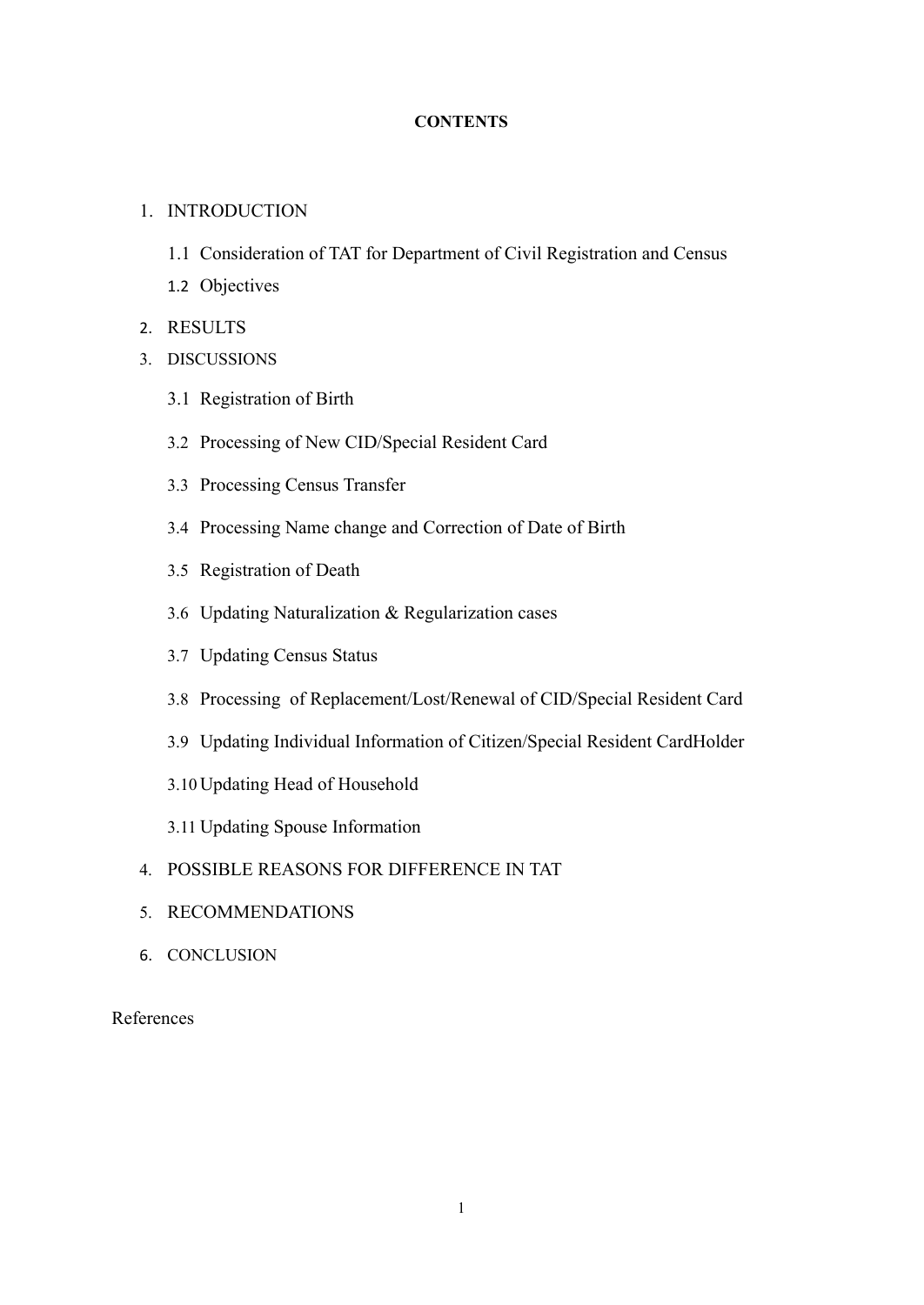# **Acronyms**

| 1. AFIS             | Automated Fingerprint Identification System              |
|---------------------|----------------------------------------------------------|
| 2. BCRS             | <b>Bhutan Civil Registration System</b>                  |
| 3. BR               | <b>Birth Registration</b>                                |
| 4. CT               | Census Transfer                                          |
| 5. DCRC             | Department of Civil Registration and Census              |
| 6. DCRC HQ          | Department of Civil Registration and Census Headquarters |
| 7. DoB              | Date of Birth                                            |
| 8. DR               | Death Registration                                       |
| 9. G <sub>2</sub> C | Government to Citizen                                    |
| 10. HoH             | Head of Household                                        |
| 11. MoHCA           | Ministry of Home and Cultural Affairs                    |
| 12. SDS             | <b>Service Delivery Standards</b>                        |
| 13. TAT             | <b>Turnaround Time</b>                                   |

# **List of Tables**

Table 1: TAT for online DCRC services

Table 2: Proposed TAT for online DCRC services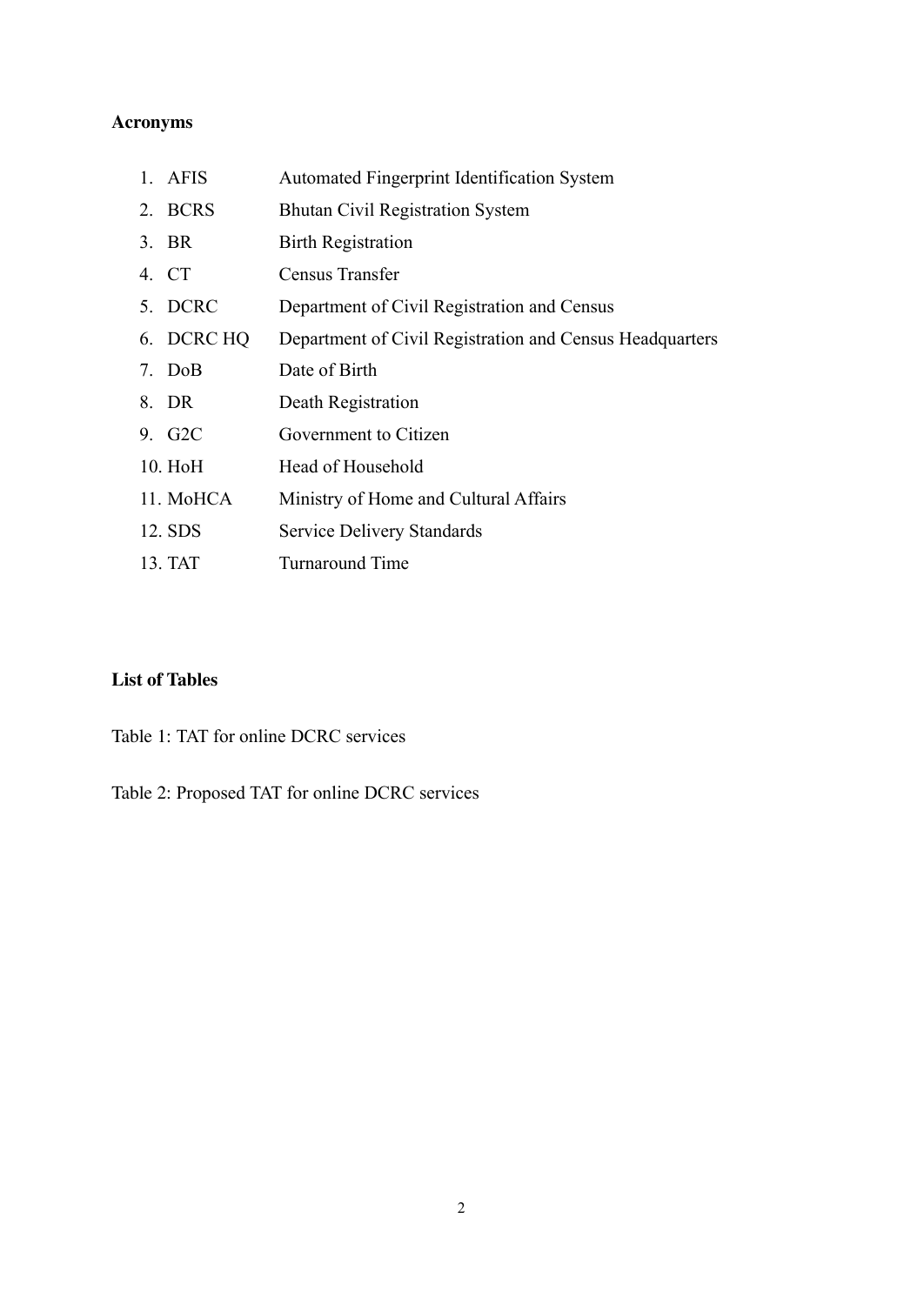#### **1. INTRODUCTION**

With increasing competition among organizations throughout the world, the significance of better administration and organizational performance has become a concern. Although different organizations evaluate their performance based on indicators such as return on investments, the number of sales and profit, TAT is also considered as one of the most visible signs of public service and is normally used as a fundamental indicator for enhancing the organizational performance.<sup>1</sup>

The TAT has been viewed by different scholars in many different ways and therefore does not have a specific definition. While TAT is a period of time required for completing a particular process or task from start to end,<sup>2</sup> in general, TAT is considered as a kind of performance metric. For instance, in the business world, a turnaround time strategy can be measured as the time right after the client places an order till its delivery of the order to the client and therefore, a firm's ability to generate cash flow from the disposal of the goods.<sup>3</sup> In another word, a TAT is a latency between the initiation andcompletion of a process. In the laboratory workflow,TAT is an important indicator of performance and is seen as an essential condition for trust between the patient and physician.<sup>4</sup> It is the time from receipt of the specimen until the time of availability of the result.<sup>5</sup> Consequently, delays in their results reporting would cause a delay in the diagnosis and management of patients.<sup>6</sup> Similarly, a delay in the process of any organization would then delay the services provided or delivered. Therefore, organizations are keen to find ways to avoid the delay in service delivery and achieve the

 $<sup>5</sup>$  Ibid.</sup>

<sup>1</sup>Robert Hawkins, "Laboratory turnaround time," The Clinical Biochemist Reviews, 2007, https://www.ncbi.nlm.nih.gov/pmc/articles/PMC2282400/

<sup>&</sup>lt;sup>2</sup>Dr.S, Gomathi, "Impact of change on Turnaround management 2," Vellore Institute Of Technology, 2014, https://www.researchgate.net/profile/Gomathi\_Drs/publication/262974429\_Impact\_of\_change\_on\_Turnaround\_manage ment/links/0a85e5397f91191b82000000/Impact-of-change-on-Turnaround-management.pdf

<sup>&</sup>lt;sup>3</sup>Schoenberg, R., Collier, N., & Bowman, C. "Strategies for Business Turnaround and Recovery: A Review and Synthesis," Emerald Group Publishing Limited, 2013,

https://dspace.lib.cranfield.ac.uk/bitstream/handle/1826/8495/Strategies\_for\_business\_turnaround.pdf?sequence=1

<sup>4</sup>Breil, Bernhard, Fleur Fritz, Volker Thiemann, and Martin Dugas. "Mapping turnaround times (TAT) to a generic timeline: a systematic review of TAT definitions in clinical domains." BMC medical informatics and decision making 11, no. 1, 2011, <https://link.springer.com/article/10.1186/1472-6947-11-34>

<sup>6</sup>Shiferaw, M. B., &Yismaw, G, "Magnitude of delayed turnaround time of laboratory results in Amhara Public Health Institute, Bahir Dar, Ethiopia, " BMC, part of Springer Nature, 2019, https://link.springer.com/article/10.1186/s12913-019-4077-2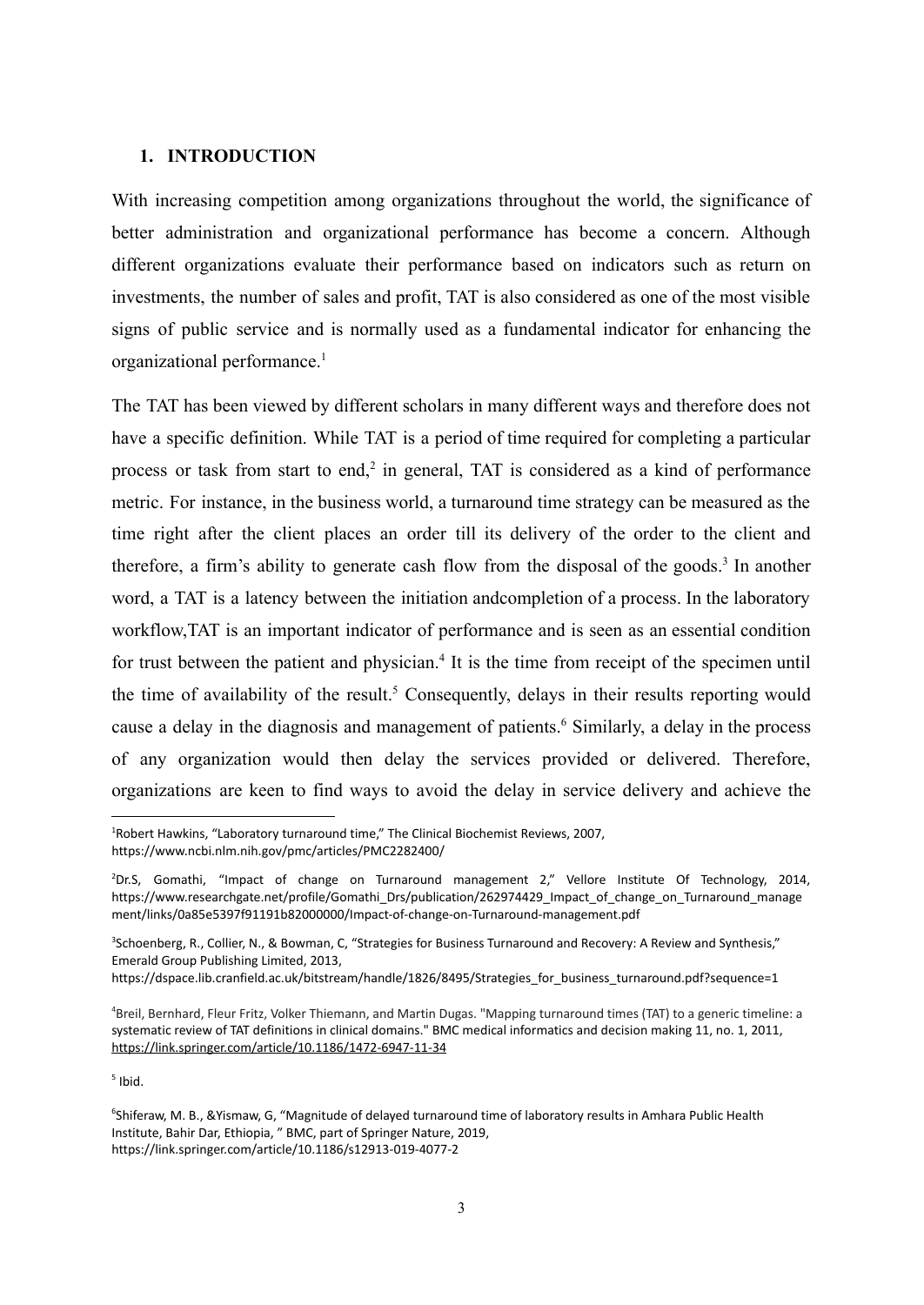shortest turnaround time. In a nutshell, all these above definitions emphasize that TAT is very crucial in determining the organization's efficiency and success.

#### **1.1. Consideration of TAT for Department of Civil Registration and Census**

While the definition of TAT varies from each service provider and organizations, for the purpose of this report, TAT in our organization (DCRC, Ministry of Home and Cultural Affairs) is defined as the total days required to process and complete an application. It is the interval between the dates on which the application is processed and approved online in Bhutan Civil Registration System upon receipt of the duly completed application from the clients.

The DCRC,MoHCA provides fourteen core online services, out of which the eleven critical services that require evaluation and re-appropriation of the TAT are being selected for review and analysis. Meanwhile services such as Issuance of Household Information and Nationality Certificate are excluded from scope of the study since these services are being delivered instantaneously on receipt of the application.

In this study, the time taken for procedures i.e. online submission of the application, online verification of the submitted application, resubmission of the application, and approval of the application are included in the TAT. However, the other procedures such as verification of the documents, the rejection of the application and the printing, collection and disbursement of the cards in case of processing of CID/Special Resident Cards are excluded from the TAT.

This study anticipates contributing for a better understanding of TAT and developing a standard TAT to deliver Civil Registration and Census services. The TAT for the past three years (2017, 2018, and 2019) will be compared and discussed to set a standard TAT, which shall be used as the basis to revise the existing TAT in the G2C Service Delivery Standards.

# **1.2. Objectives:**

- To revise the Turnaround Time (TAT) in the current DCRC Service Delivery Standards (SDS).
- **●** To develop a standard Turnaround Time (TAT) for dispensing Civil Registration and Census services.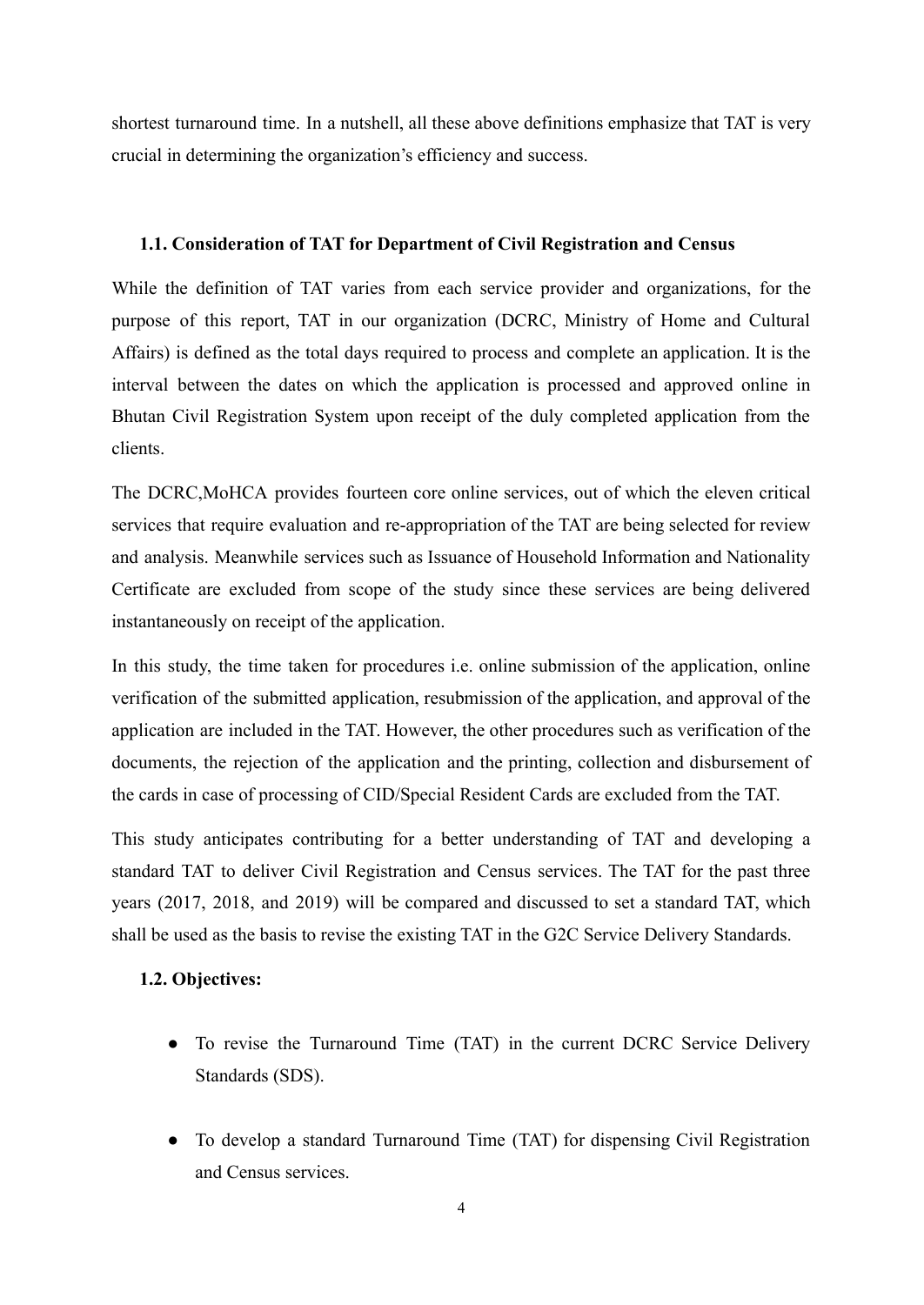## **2. RESULTS**

The DCRC provides fourteen online services, however, as elucidated above, the critical services that require evaluation and re-appropriation of the TAT are being selected for review and analysis as tabulated in Table 1 below.

The TAT for the past three years (2017, 2018, and 2019) are compared and analyzed below. The study has shown that the TAT for all the eleven online services has reduced over the years and has thus progressed in terms of timely delivery of service to the people. The results are further discussed in the following:

|                |                                      | <b>Average TURNAROUND TIME in days</b> |                |                |
|----------------|--------------------------------------|----------------------------------------|----------------|----------------|
| SI. No         | <b>Online Service</b>                | 2017                                   | 2018           | 2019           |
| $\mathbf{1}$   | Registration of Birth                | 180                                    | 28             | 17             |
| $\overline{2}$ | Processing of                        |                                        |                |                |
|                | New CID/Special Resident Card        | 62                                     | 5              | 1              |
| $\overline{3}$ | Processing Census Transfer           | $\overline{7}$                         | 3              | 3              |
| $\overline{4}$ | Processing Name change               |                                        |                |                |
|                | and Correction of Date of Birth      | 7                                      | 2              | 0.3            |
| 5              | <b>Registration of Death</b>         | 137                                    | 18             | $\overline{7}$ |
| 6              | <b>Updating Naturalization</b>       |                                        |                |                |
|                | & Regularization cases               | 9                                      | 1              | 0.1            |
| $\overline{7}$ | <b>Updating Census Status</b>        | 3                                      | 0.3            | 0.2            |
| 8              | Processing                           |                                        |                |                |
|                | of Replacement/Lost/Renewal          | 75                                     | 10             | 0.3            |
|                | of CID/Special ResidentCard          |                                        |                |                |
| 9              | Updating Individual Information of   | $\overline{2}$                         | $\overline{2}$ | $\mathbf{1}$   |
|                | Citizen/Special Resident Card Holder |                                        |                |                |
| 10             | <b>Updating Head of Household</b>    | 6                                      | $\overline{2}$ | $\mathbf{1}$   |
| 11             | <b>Updating Spouse Information</b>   | 1                                      | 0.1            | 0.1            |

#### **Table 1: TAT for online DCRC services**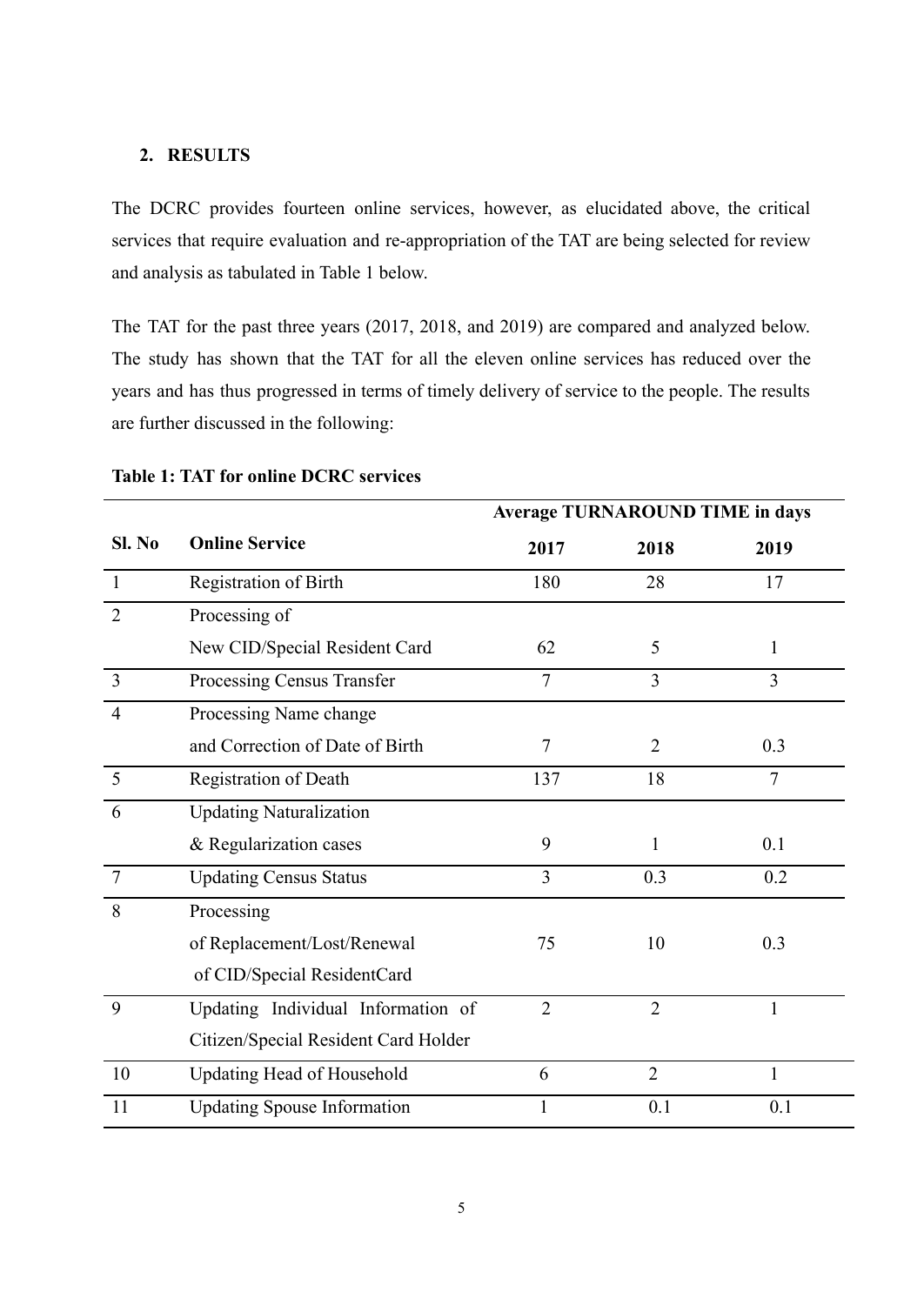# **3. DISCUSSIONS**

#### *3.1. Registration of Birth*

The registration of birth undergoes four phases identified as Operator Level,<sup>7</sup> Level  $1$ ,<sup>8</sup> Level  $2<sup>9</sup>$  and Approval Level<sup>10</sup> and therefore is the only service requiring the application to pass through four levels as a citizen enters into BCRS during its first demographic stage within a year from the date of delivery. According to the study, the TAT for Birth Registration has significantly decreased over the recent years. While the entire process of BR from the date of submission of duly completed application has taken 180 days in 2017, it has decreased to 28 days in 2018 and 17 days in 2019. However, in comparison to the 30 days TAT mentioned in the SDS and the TAT of the most recent year i.e. in 2019, the department has achieved a significant improvement over the recent years.

### *3.2. Processing of New CID/Special Resident Card*

The processing of New CID/Special Resident Cardundergoes three phases identified as Operator Level, Approval Level, and Printing Operator. <sup>11</sup> From the submission of a duly completed application(excluding the time required for the printing, collection and disbursement of the cards), the average TAT for processing new CID/Special Resident Cardin 2017 was 62 days while in 2018 and 2019, the TAT for the same service had remarkably decreased to 5 days and 1 day respectively. As per the SDS, the TAT for processing new CID/Special Resident Card is 2 days from the submission of a duly completed application, however the findings of the study had shown that the TAT has improved substantially over the years.

#### *3.3. Processing Census Transfer*

Processing Census Transfer undergoes two phases identified as Operator Level and Approval Level. From the date of submission of a duly completed application, the

Drungkhag/Dzongkhag/Thromde/DCRC HQ

 $7$  CC operator or any civil registration officials performing the task of operator in the

<sup>8</sup> Dzongkhag/Thromde Civil Registration and Census Officer

<sup>&</sup>lt;sup>9</sup> Identified officials at the DCRC HQ

<sup>&</sup>lt;sup>10</sup> Designated Civil Registration and Census Officer at the DCRC HQ

<sup>&</sup>lt;sup>11</sup> Identified officials at the DCRC HO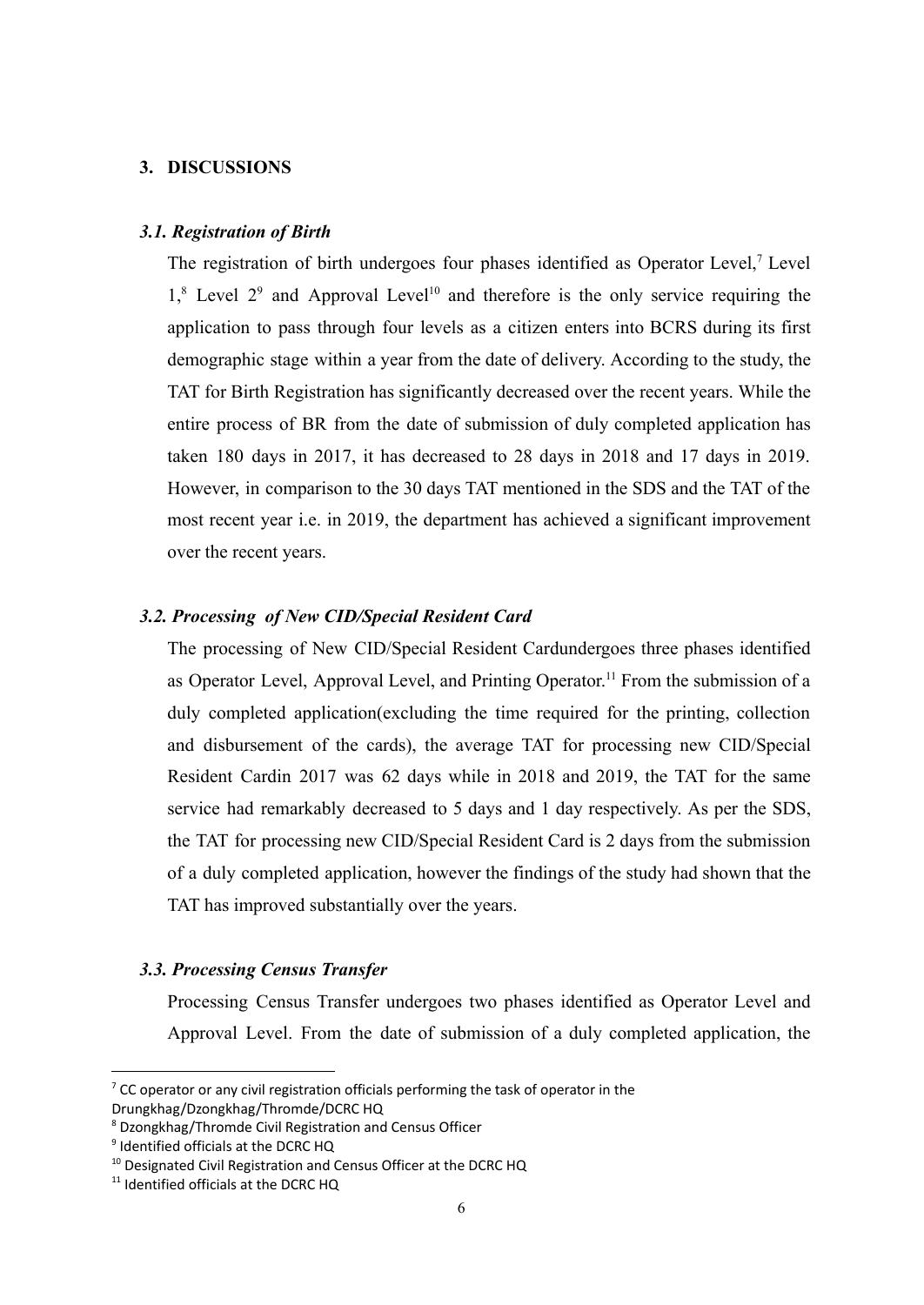whole process for CT has taken an average TAT of 7 days in 2018 and 3 days each in the succeeding years. Similarly, the TAT for processing CT in the SDS is 3 days from the date of submission of a duly completed application.

#### *3.4. Processing Name Change and Correction of Date of Birth*

Processing Name Change and Correction of Date of Birth undergoes two phases identified as Operator Level and Approval Level. According to the SDS, TAT for processing Name Change and Correction ofDoB is 1 day on submission of duly required documents which are not inclusive of time for printing/collection/disbursement of the Cards. However, the study shows that the average TAT of three succeeding years for Name Change and Correction of DoB are found to be 7 days for 2017, 2 days for 2018 and 0.3 days for 2019.

## *3.5. Registration of Death*

The Registration of Death undergoes three phases identified as Operator Level, Level 1, and Approval Level. Although the entire process for Death Registration took about an average of 137 days in 2017, the same service has taken 18 days in 2018 and 7 days in 2019. While the SDS states that the TAT for processing of DR is 30 days from the date of submission of a duly completed application, the study result for the most recent year shows a marked improvement in the service.

# *3.6. Updating Naturalization & Regularization cases*

Updating Naturalization and Regularization cases undergo two phases identified as Operator Level and Approval Level. Unlike the other DCRC services, this service is one of the services which is available only in the DCRC HQ and is not commonly availed service because the registration of individuals irrespective of the Demographic stages is processed only upon the receipt of Citizenship Kasho. While the whole process of updating Naturalization and Regularization cases from the date of submission of a duly completed application has taken an average of 9 days in 2017, it is found to have taken only 1 day in 2018 and less than a day in 2019.

#### *3.7. Updating Census Status*

Updating Census Status undergoes two phases identified as Operator Level and Approval Level. This is also one of services, which is available only in the DCRC HQ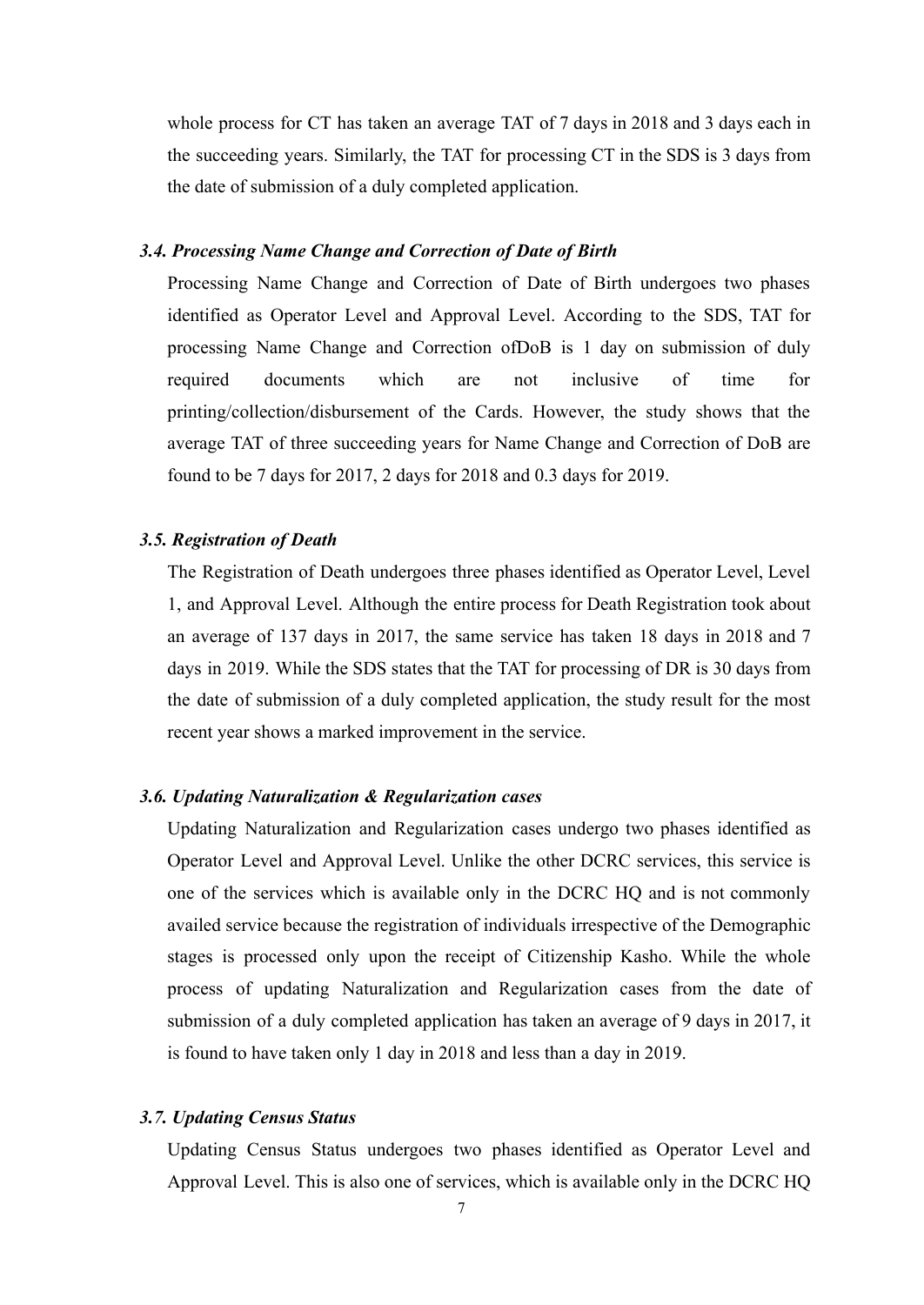and a service not commonly availed as census status is assigned only upon the receipt of Citizenship Kasho/Letter of the Department/Ministry. While the entire process of updating census status from the date of submission of a duly completed application has taken an average of 3 days in 2017, in 2018 and 2019, the average TAT has decreased to less than a day.

# *3.8. Processing of Replacement/Lost/Renewal of CID/Special Resident Card*

The Processing of Replacement/Lost/Renewal CID/Special Resident Cardundergoes three phases identified as Operator Level, Approval Level, and Printing Operator. From the submission of a duly completed application (excluding the time required for the printing, collection and disbursement of the cards), the average TAT for Replacement/Lost/Renewal of CID/Special Resident Cardin 2017 was 75 days while in 2018 and 2019, the TAT for the same service had considerably reduced to 10 and 0.3 respectively. However, the TAT for the same service as per the SDS is 2 days from the submission of a duly completed application.Although the service was delayed in 2017 with regard to the TAT, the study shows that it has improved dramatically in the succeeding years. The study shows that it had not taken even a day to dispense the service in 2019.

#### *3.9. Updating Individual Information of Citizen/Special Resident CardHolder*

Updating Individual Information of Citizen/Special Resident CardHolder undergoes two phases identified as Operator Level and Approval Level. According to the findings of the study, it shows that the average days taken for the said service was 2 days in both 2017 and 2018 from the date of submission of a duly completed application. Nonetheless, it has decreased to 1 day in 2019, which is the same as reflected in the SDS.

# *3.10. Updating Head of Household*

Updating the Head of Household undergoes two phases identified as Operator Level and Approval Level. As per the SDS, the TAT for Updating HoH is 1 day from the date of submission of a duly completed application. Similarly, the average days taken to update HoH in the recent year i.e. 2019 is also found to have taken 1 day, although it had taken 6 days and 2 days in 2017 and 2018 respectively.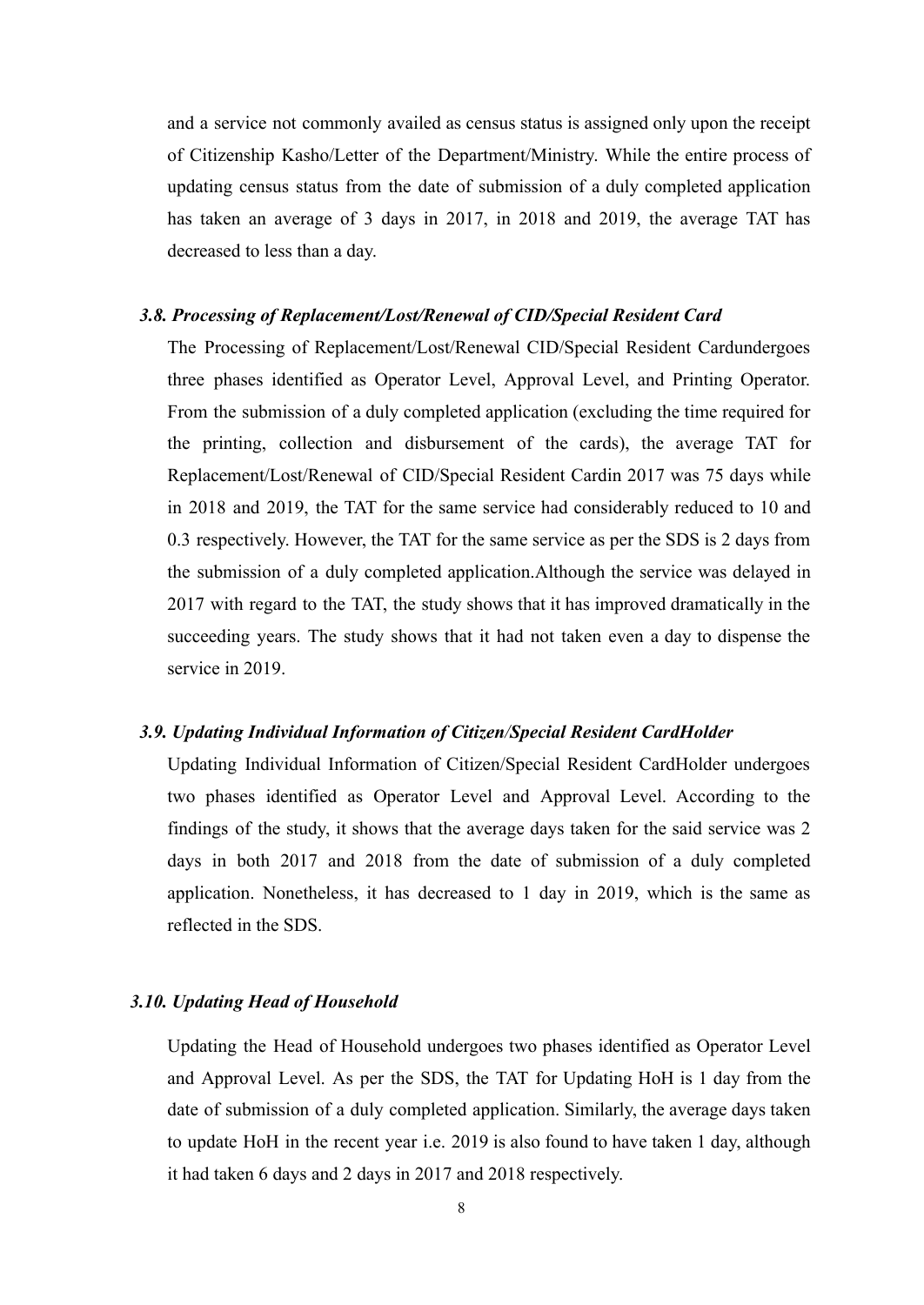#### *3.11. Updating Spouse Information*

Updating Spouse Information undergoes two phases identified as Operator Level and Approval Level. The average TAT for the said service is found to have taken 1 day in 2017. Likewise, the TAT for the same service as per the SDS is also 1 day from the date of submission of a duly completed application. However, the study shows that the average days taken to update spouse information had slightly decreased to less than a day in both 2018 and 2019.

# **4. POSSIBLE REASONS FOR DIFFERENCE IN TAT**

According to the findings of the paper, there is an evident difference in the average days taken to deliver the same service during the last three consecutive years.

While there are various factors that may have caused the delay in service delivery in 2017, the possible causes for the increased TAT could be due to the following reasons:

- Mass CID/SRP card Renewal Program that was underway in many Dzongkhags during that particular year, which may have impeded delivering the other services.
- Since the TAT also depends on the number of applications received, the study found out that the number of applications received in 2017 in general was comparatively more than 2018 and 2019.
- Technical issues such as poor and erratic internet connections especially in the Community Centres, Dzongkhags and Thromdes could have caused delays in dispensing the services.
- One of the likely causes for the delay in the service delivery could also be due to the officials failing to clear their online task when they are transferred to another place. This is because the work jurisdiction of the officials change as they move to a new workplace and thereby, disabling them to check and clear their resubmitted applications.
- Additionally, one of the issues could be the time taken to approve the applications which are repeatedly resubmitted owing to various reasons such as missing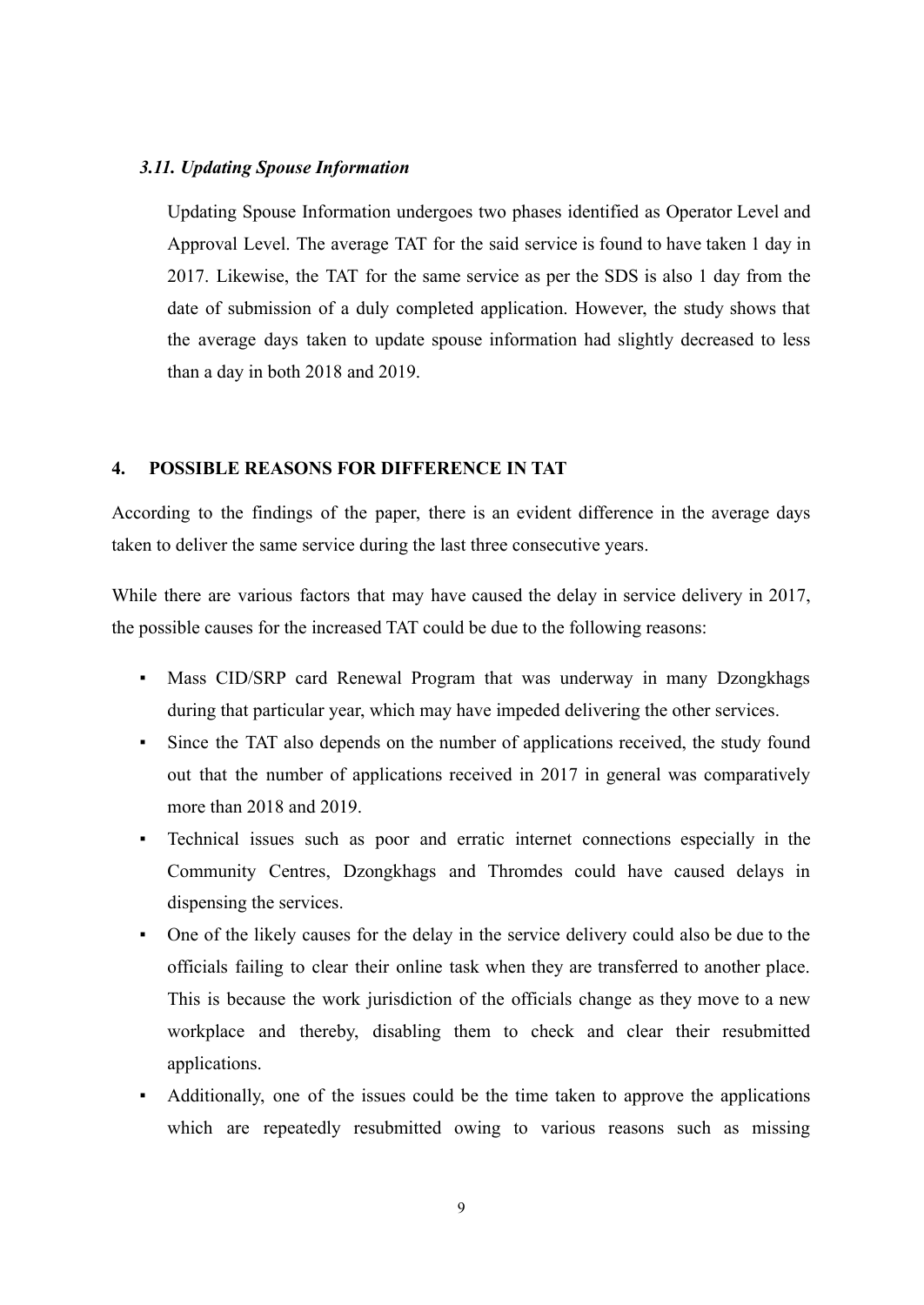documents, mismatch of information in the documentand the BCRS online system, incomplete formalities etc.

On the other hand, the study shows a significant improvement in the service delivery in the recent years through reduced TAT. For services such as Processing of new CID/Special Resident Card and Processing of Replacement/Lost/Renewal of CID/Special Resident Card, the possible reason for the shortened TAT in the recent years could be as a result of introducing AFIS (Automated Fingerprint Identification System) in the headquarters and few other Dzongkhags. AFIS is a biometric identification methodology that uses digital imaging technology to obtain, store, and analyze fingerprint data and facial recognition. The operation of AFIS has not only eased the process in many ways but also shortened the duration for processing the application. Furthermore, the increased number of employees especially for the Approval Level in the Headquarters could have helped in shortening the TAT for all online services.

## **5. Recommendations**

To develop a standard TAT for dispensing Civil Registration and Census services, following could be considered:

- Consider the average TAT of two consecutive years i.e. 2018 and 2019 because if the average TAT for three consecutive years is considered, the TAT would increase from the existing TAT in the SDS.
- Consider the existing TAT of SDS for those services where the TAT had increased while taking the average of two consecutive years i.e. 2018 and 2019.

Following table illustrates the existing TAT in the SDS, the average TAT of three consecutive years (2017, 2018, and 2019), the average TAT of two consecutive years (2018,2019) and the proposed TAT that shall be adopted henceforth, for the reference: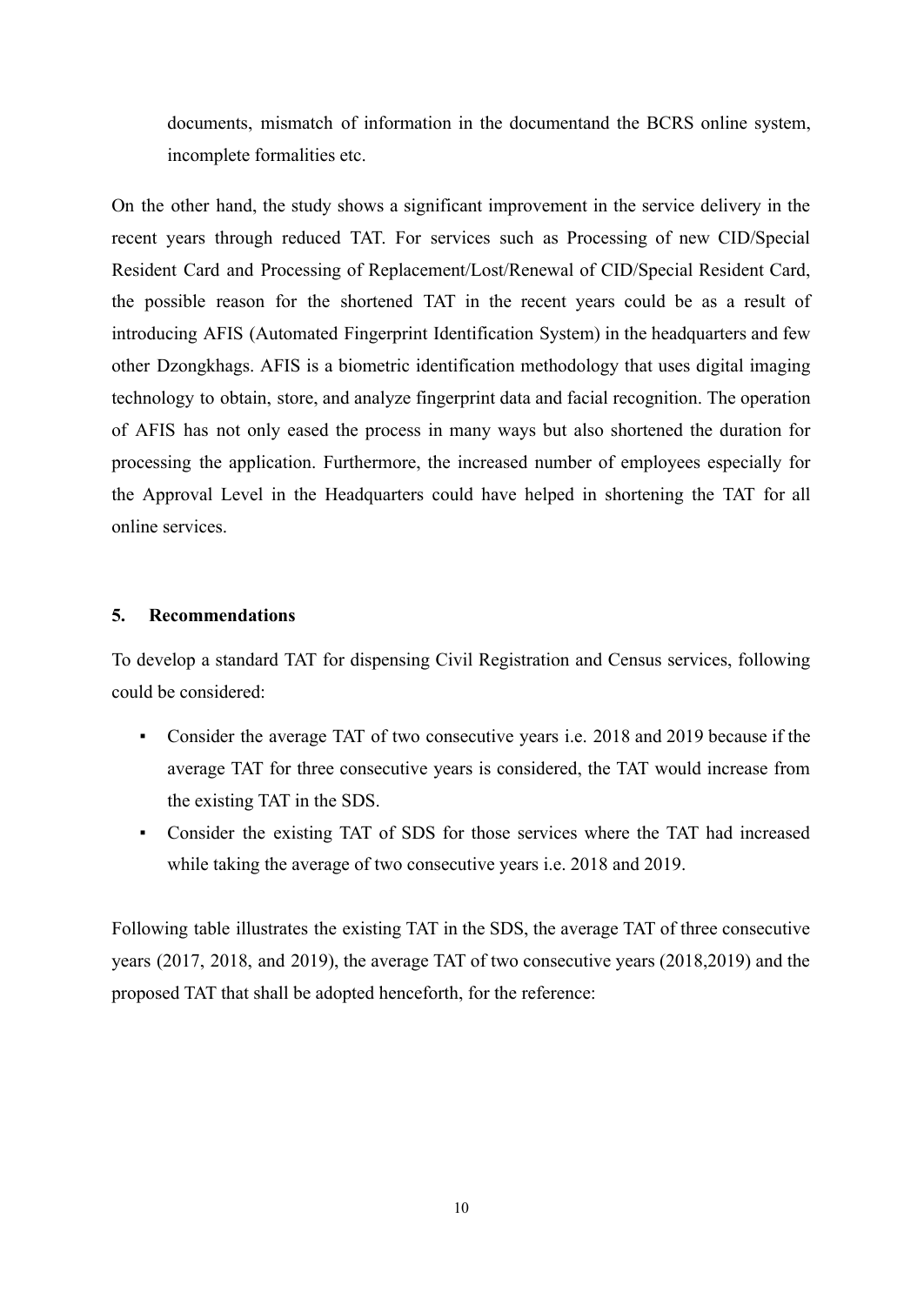| SI.<br>N <sub>0</sub> | <b>Service</b>                                                                            | <b>SDS (TAT</b><br>in days) | Average of 3<br>consecutive years<br>$(2017, 2018, 2019)$ in<br>days | Average of 2<br>consecutive years<br>$(2018, 2019)$ in<br>days | Proposed<br><b>TAT</b> in days |
|-----------------------|-------------------------------------------------------------------------------------------|-----------------------------|----------------------------------------------------------------------|----------------------------------------------------------------|--------------------------------|
| $\mathbf{1}$          | Registration of Birth                                                                     | 30                          | 75                                                                   | 22.5                                                           | 21                             |
| $\overline{2}$        | Processing of<br>New CID/Special Resident Card                                            | $\overline{2}$              | 22.6                                                                 | $\overline{3}$                                                 | $\overline{2}$                 |
| $\overline{3}$        | Processing Census Transfer                                                                | $\overline{3}$              | 4.3                                                                  | $\overline{3}$                                                 | $\overline{3}$                 |
| $\overline{4}$        | Processing Name change<br>and Correction of Date of Birth                                 | $\mathbf{1}$                | 3.1                                                                  | 1.1                                                            | $\mathbf{1}$                   |
| 5                     | Registration of Death                                                                     | 30                          | 54                                                                   | 12.5                                                           | 21                             |
| 6                     | <b>Updating Naturalization</b><br>& Regularization cases                                  | N/A                         | 3.4                                                                  | 0.5                                                            | $\mathbf{1}$                   |
| $7\overline{ }$       | <b>Updating Census Status</b>                                                             | N/A                         | 1.1                                                                  | 0.2                                                            | $\mathbf{1}$                   |
| 8                     | Processing<br>of Replacement/Lost/Renewal<br>of CID/Special Resident Card                 | $\overline{2}$              | 28.4                                                                 | $\overline{5.1}$                                               | $\overline{2}$                 |
| 9                     | <b>Updating Individual Information</b><br>Citizen/Special<br>Resident<br>of<br>CardHolder | $\mathbf{1}$                | 1.6                                                                  | 1.5                                                            | $\mathbf{1}$                   |
| 10                    | Updating Head of Household                                                                | $\mathbf{1}$                | $\overline{3}$                                                       | 1.5                                                            | $\mathbf{1}$                   |
| 11                    | <b>Updating Spouse Information</b>                                                        | $\mathbf{1}$                | 0.4                                                                  | 0.1                                                            | $\mathbf{1}$                   |

# **Table 2: Proposed TAT for online DCRC services**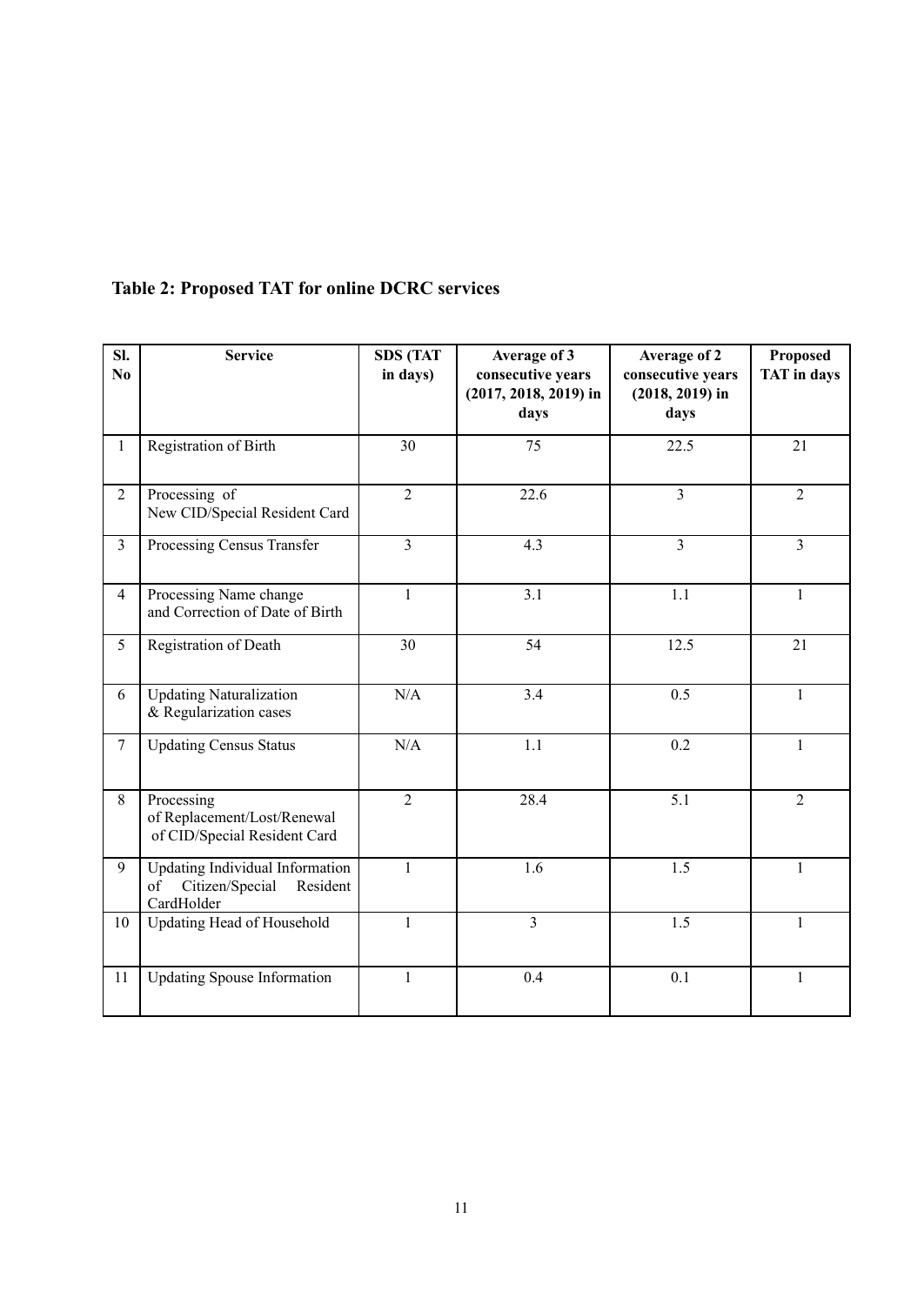# **CONCLUSION**

The TAT being a key performance indicator, must be streamlined and monitored carefully. Daily TAT reports can be monitored closely to evaluate the solutions that were implemented. Furthermore, TAT numbers can be posted daily so that employees could visually see their achievements and discuss what went wrong if the goals were not met.

The TAT is very crucial in determining the organization's efficiency and success. Therefore, every employee should take this as a challenge and try to work with as a team to avoid the delay in service delivery and achieve the shortest TAT.

This paper has sought to provide an overview of the change in the TAT in the three consecutive years. In particular, it has focused on how the TAT has improved over the past three years. In view of this, the study concludes that although there is a huge difference in the average days taken to dispense the services in the past three years, it was learnt that service delivery in general has far improved and progressed over the years measured in terms of TAT.